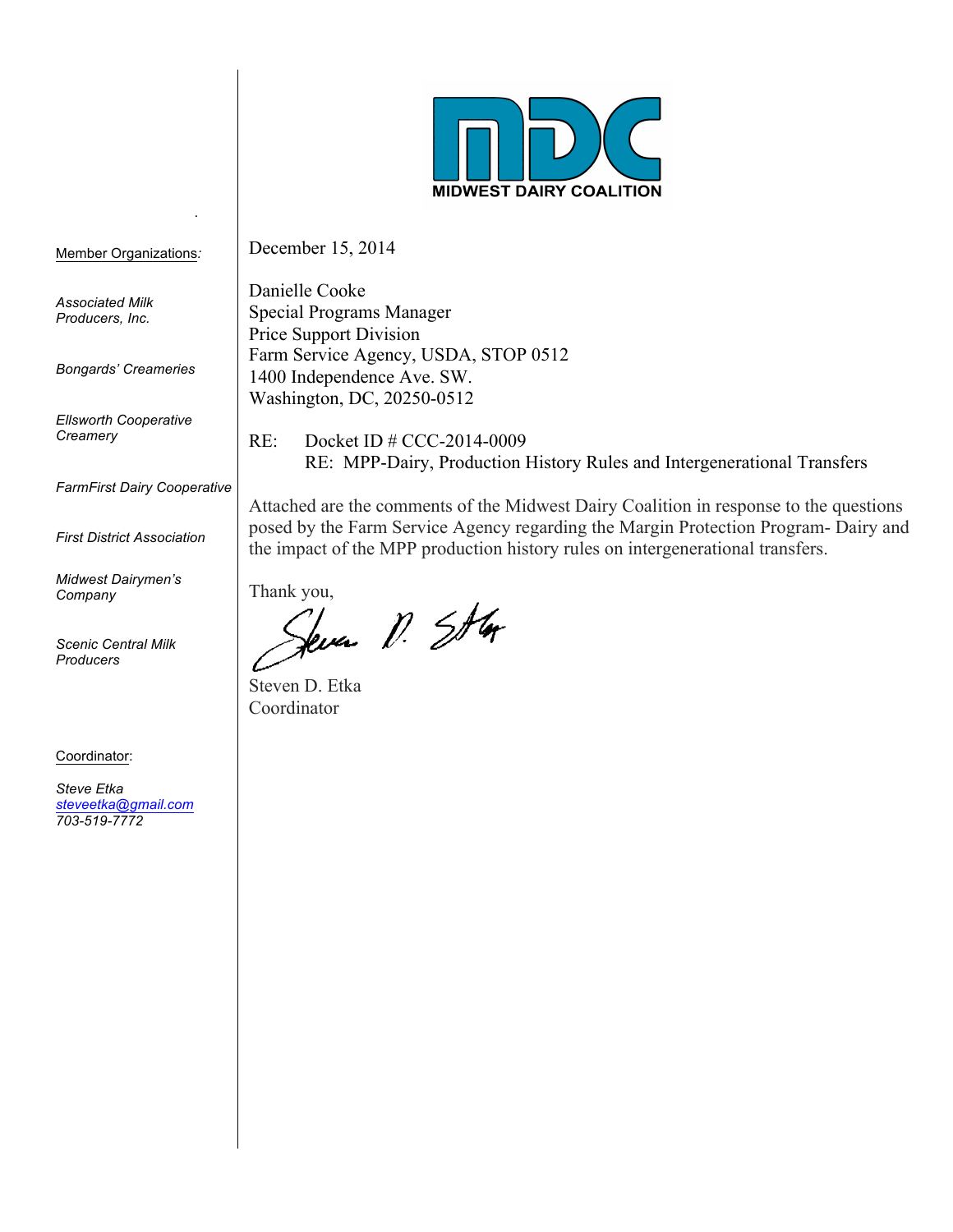I am writing on behalf of the member dairy cooperatives of the Midwest Dairy Coalition, to provide comments regarding the impact of Margin Protection Program (MPP-Dairy) production history rules on family farm operations seeking to transfer farms to the next generation, or to expand in order to accommodate adult children returning to the farm.

The Midwest Dairy Coalition is an alliance of dairy cooperatives representing dairy producers in eight Upper Midwest states on federal dairy policy issues. The Coalition collectively represents nearly 9100 dairy farmers, or about 20 percent of the dairy farmers in the nation. On a regional basis, the Coalition's membership represents a majority of dairy farmers in the Upper Midwest, and provides an effective and useful forum for dairy organizations to discuss, debate and propose common action dealing with the ever-changing federal dairy issues of the day.

The family farm has long been the dominant farm structure of the U.S. dairy sector. That is particularly true for dairy farms in the Upper Midwest, where family dairy farms have always been a mainstay of the rural economies of our region.

USDA's Farm Service Agency (FSA) has asked several important questions about the impact of the MPP-Dairy production history rules on intergenerational transfers of dairy operations, or families that wish to expand production on their farm in order to accommodate a son or daughter's return to the farm. We provide our comments in response to those questions below:

1. Does the provision in the rule regarding transfers of production history hinder intergenerational transfers of dairy operations? If so, how?

Midwest Dairy Coalition Response:

Without a doubt, the production history rules under the new MPP-Dairy program make it difficult for a family dairy operation trying to expand their production in order to make it economically viable to bring a son or daughter to return to the farm. The typical circumstance would be one in which a dairy is owned by a couple, whose children leave the farm temporarily to attend college. As the son or daughter approaches graduation, they want to return to the farm. However, in order to generate the income needed to accommodate the original dairy couple as well as another adult, they decide to modernize and expand the dairy operation. The cost of the modernization and expansion usually involves a significant increase in production, versus a small incremental increase. For example, a 70-cow operation will usually expand to an operation capable of milking 250 cows or more, as opposed to simply adding 20 cows to an existing facility. While there is nothing in the MPP-Dairy program that would prevent such an expansion, the production history rules as currently structured would prevent that family from buying MPP coverage for the expanded production, since the operation's production history would be based the original production from the 70-cow operation, plus a small annual increase equivalent to the national average increase in production.

Therefore, if the returning son or daughter wanted to be able to fully participate in the MPP program, the current production history rules would be a disincentive for them to return to their existing family operation. Instead, there would be an incentive for them to establish a new operation, and establish a new production history under the new dairy operation provisions of the law and the implement regulations.

From a policy standpoint, it is not in the best interest of the federal government to discourage adult children from returning to their family farms, to discourage families from modernizing their dairy operations to remain economically viable, or to penalize family operations that decide to do so by denying them the ability to buy MPP coverage on their increased production.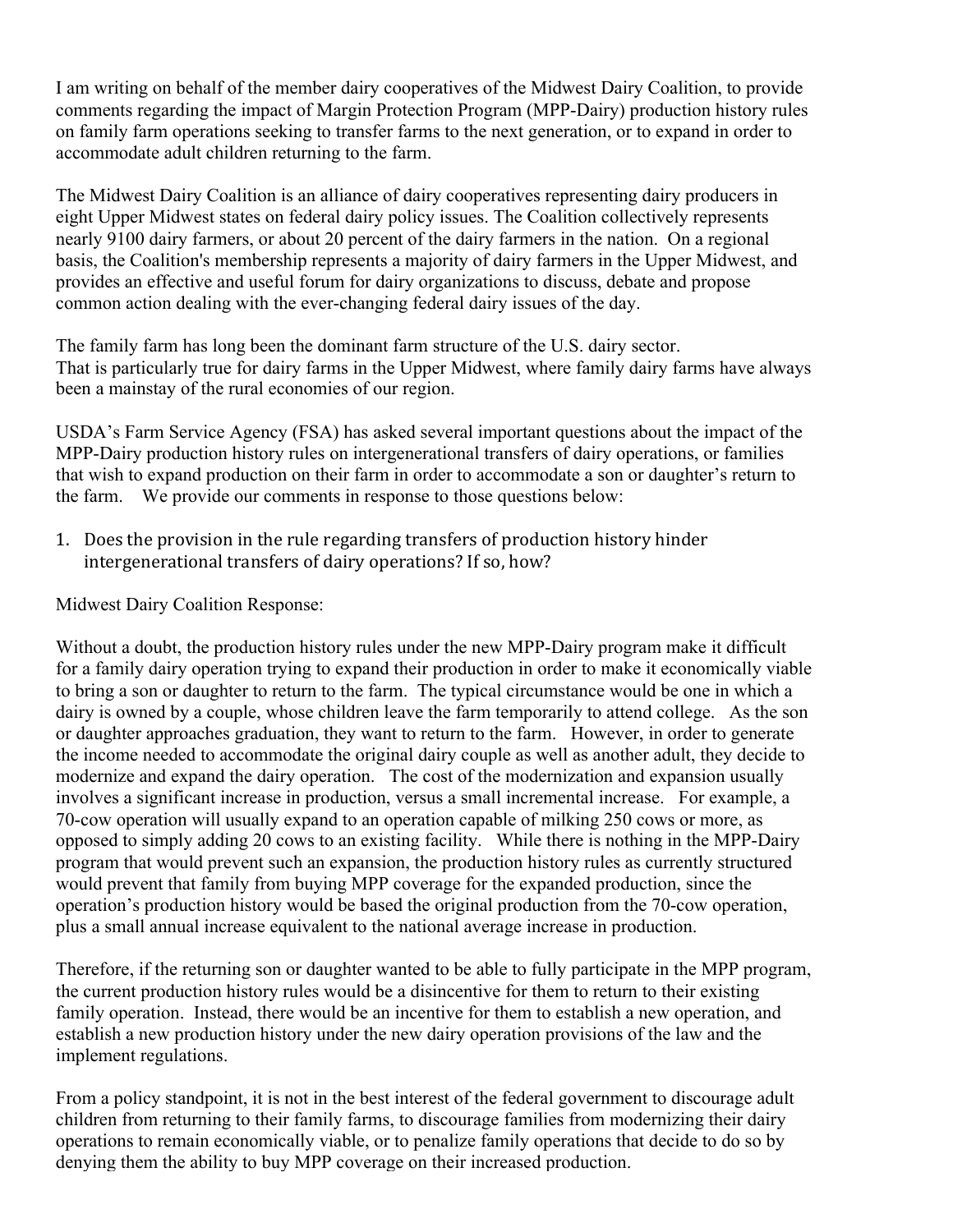2. How would you suggest the rule be amended to accommodate intergenerational transfers or adult children who want to join their parent's dairy operation and obtain additional production history for the dairy operation?

(See related response below to question number 3)

3. If additions to production history based on intergenerational transfers or adult children joining family dairies are allowed, should there be a cap on the overall amount of production history that cannot be exceeded or a percentage or quantity limitation on the amount by which the production history could be increased per participating dairy operation under this provision? If so, what amount?"

During the Farm Bill process, the debate about how to structure a new dairy safety net program was very contentious and convoluted. One of the central issues was the question of how to reduce milk price volatility and reduce incentive for over production.

In establishing the new Margin Protection Program, Congress was very deliberate in structuring the "production history" provisions to minimize the potential for the program itself to encourage over production of milk. Specifically, Congress wrote the program to clarify that the production history for a dairy operation participating in the MPP was limited to the highest production of that operation for calendar years 2011, 2012 or 2013, with an annual allowance for growth based on the national average annual production growth. While special provisions were also included to allow for new producers to establish a production history in order to participate in the program, the general rule is that an operation's production history is set based on past production levels.

When USDA wrote the implementing regulations for the new Margin Protection Program, the rules reflected the Congressional direction with regard to production history. Because Congress did not address some of the more detailed questions about treatment of production history in the case of farm sales, transfers, and operations that are divided, USDA included some specific rules to address those circumstances.

The overarching tradeoff that we must keep in mind is that any change in the MPP rules to allow farmers to increase their production history eligible for coverage under the program will likely increase the cost of the overall program, and be an incentive for increased production.

If the taxpayer cost of the MPP becomes excessive, it could jeopardize the sustainability of the MPP program itself when the Farm Bill is up for reauthorization in 2018. In addition, anything that creates an incentive for over production can result in reduced market prices, increased price volatility, and a related increase in taxpayer costs for the MPP. In other words, it would be short sighted to change the production history rules to provide maximum flexibility on the production history rules in the short term, because doing so could undermine the long-term sustainability of the MPP program itself, which would be counterproductive.

Therefore, if FSA decides to change the production history rules to address intergenerational transfers of family operations, there must be some limits on this change so that the sustainability of the program itself is not undermined because of taxpayer cost and/or over production.

The decision of how to set those limits is a very difficult one. Should the new production history flexibility be limited based on scale of operation, or should the new rules apply to all family farm operations of any size?